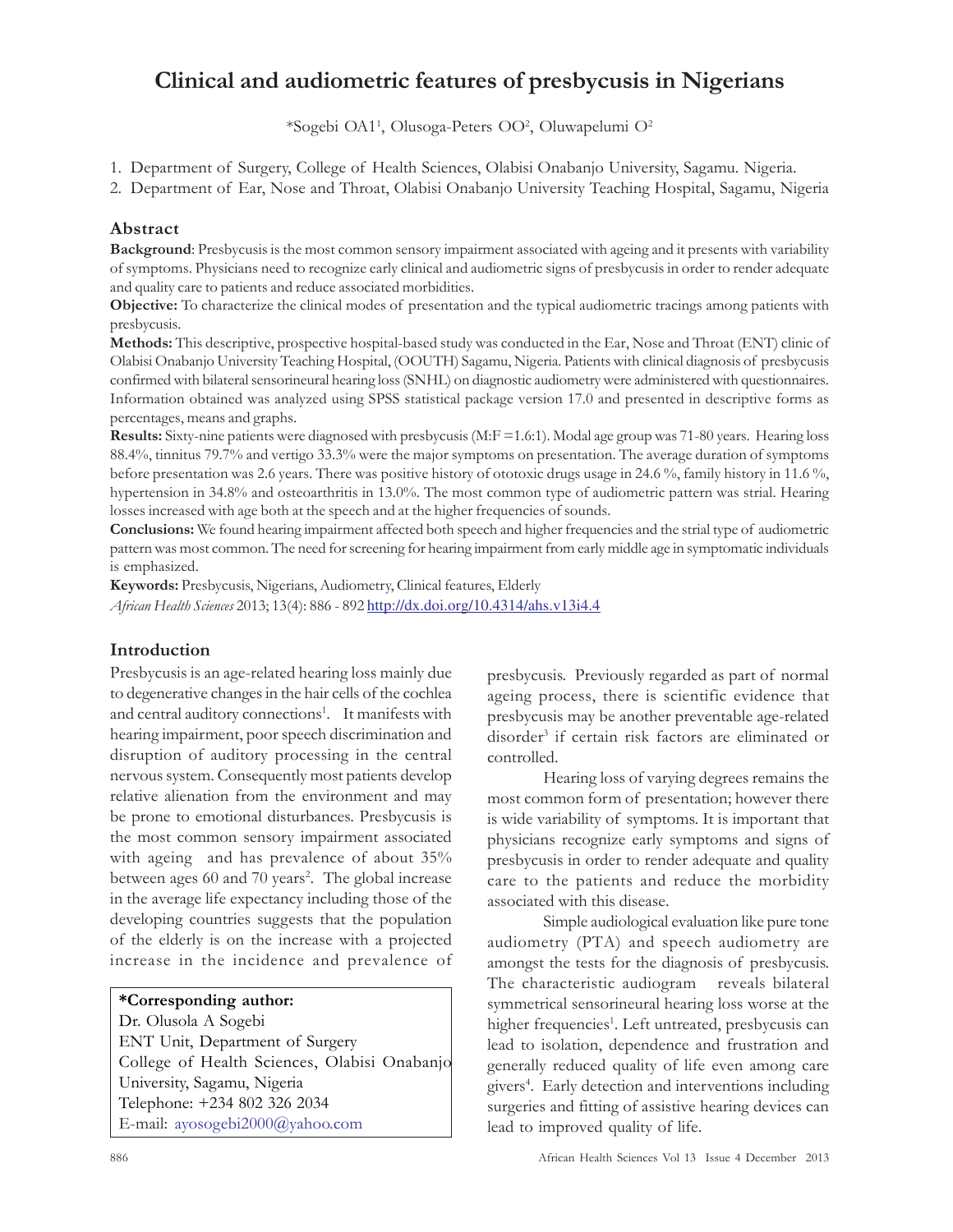Presbycusis has been well characterized in many developed countries but there is paucity of studies in the developing world, creating a need for this study.

This study will contribute to knowledge about hearing loss and ageing, and will particularly be useful in the fields of otology, audiology, geriatric medicine and general medical practice.

## Methods

The protocol for this study was approved by OOUTH health research and ethics committee.

This descriptive, prospective, hospital-based study was done among sixty nine patients that were diagnosed with presbycusis between January 2007 and December 2010.

#### Sampling method

Consecutive patients with clinical diagnosis of presbycusis confirmed with bilateral SNHL on diagnostic pure tone audiometry (PTA) were recruited for the study. PTA was performed in a sound-proof booth, using a calibrated GSI67 diagnostic audiometer.

Questionnaires were administered to the patients and the information obtained included the sociodemographic characteristics, symptoms experienced, history of exposure to potentially harmful noise, family history of hearing impairment, use of alcohol and smoking, use of ototoxic drugs, presence of other chronic diseases like diabetes, hypertension, and osteoarthritis, and information on, and use of rehabilitative measures such as hearing aids.

#### Inclusion/Exclusion

Consent were obtained from the patients after the nature, the general content, including the fact that a decline to participate will not affect treatment was explained to the patients. Every patient that was too ill to withstand performing an audiogram and those who had severe impairment with communication and found it difficult to understand the questions were excluded.

#### Data presentation and analysis

The data obtained based on the information was fed into the spreadsheet and was analysed using the SPSS version 17, and the results were presented in descriptive forms as tables and graphs.

#### Results

There were sixty-nine patients diagnosed with presbycusis comprising of 42 males and 27 females (M:  $F = 1.6:1$ ). The ages ranged from 45 to 93 years with the modal age group of 71-80 years. The other sociodemographic characteristics are shown in table 1.

|              | Table1: Socio-demographic characteristics of |  |
|--------------|----------------------------------------------|--|
| the patients |                                              |  |

|                      | Male       | Female     |
|----------------------|------------|------------|
|                      | $n = 42$   | $n=27$     |
|                      | $(60.9\%)$ | $(39.1\%)$ |
| Age group (Years)    |            |            |
| < 50                 | 3(7.1)     | 0(0.0)     |
| $51 - 60$            | 7(16.7)    | 3(11.1)    |
| $61 - 70$            | 10(23.8)   | 9(33.3)    |
| 71-80                | 17(40.5)   | 12 (44.4)  |
| > 81                 | 5(11.9)    | 3(11.1)    |
| Mean                 | 68.7       | 71.7       |
| Level of education   |            |            |
| No formal education  | 2(4.8)     | 1(3.7)     |
| Primary              | 7(16.7)    | 5(18.5)    |
| Secondary            | 26(61.9)   | 13(48.2)   |
| Tertiary             | 7(16.7)    | 8(29.6)    |
| Marital status       |            |            |
| Married              | 21(50.0)   | 10(37.0)   |
| Divorced/Separated   | 8(19.1)    | 3(11.1)    |
| Widow (er)           | 13 (30.9)  | 14 (51.9)  |
| Occupation           |            |            |
| Unskilled            | 5(11.9)    | 3(11.1)    |
| Skilled/Professional | 12(28.6)   | 6(22.2)    |
| Retired              | 25(59.5)   | 18(66.7)   |

Apart from the hearing loss experienced by 88.4% of the patients, the other main symptom was tinnitus (79.7%) while the average duration of symptoms before the patients presented to the hospital was 2.6 years. There was a history of use of ototoxic drugs in 24.6 % of the patients while 11.6 % had history of family member or relative with hearing impairment. Twenty four patients (34.8%) were hypertensive, while 9 (13.0%) had osteoarthritis as depicted in table 2.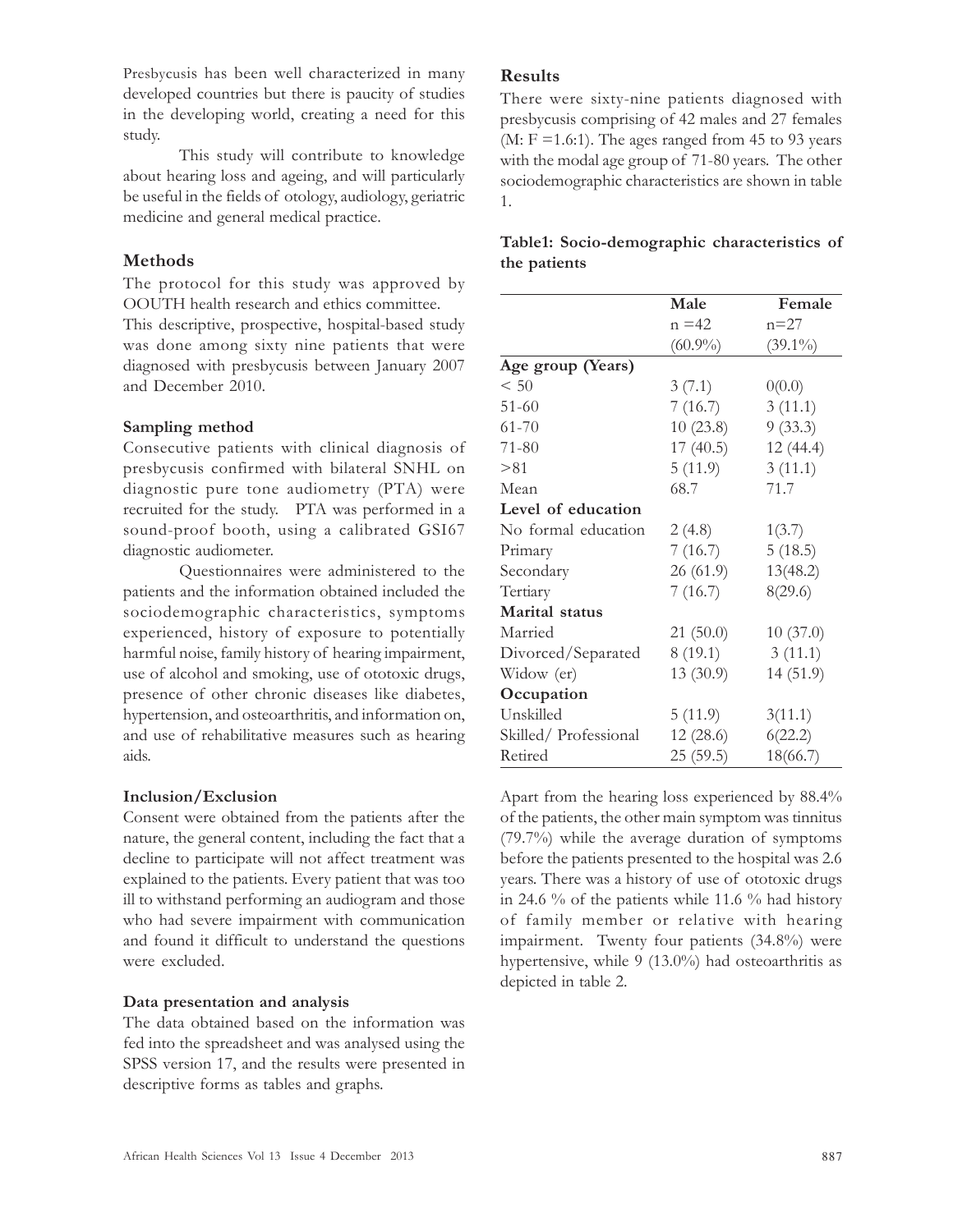|  |  | Table 2: Clinical characteristics of the patients |  |  |  |
|--|--|---------------------------------------------------|--|--|--|
|--|--|---------------------------------------------------|--|--|--|

| <b>Associated symptoms</b>               | $n(^{0}/_{0})$      |
|------------------------------------------|---------------------|
| Hearing loss                             | 61(88.4)            |
| Tinnitus                                 | 55(79.7)            |
| Vertigo                                  | 23(33.3)            |
| Otalgia                                  | 17(24.6)            |
| Fullness in the ear                      | 18(26.1)            |
| Duration of symptoms before presentation |                     |
| (years)                                  |                     |
| Duration (years)                         |                     |
| $0.1 - 1.0$                              | 30(43.5)            |
| $1.1 - 2.0$                              | 11(15.9)            |
| $2.1 - 3.0$                              | 10(14.5)            |
| $3.1 - 4.0$                              | 4(5.8)              |
| $4.1 - 5.0$                              | 1(1.4)              |
| > 5.1                                    | 13 (18.8)           |
| Mean=2.6 +/-1.9 years;                   | Median $=2.0$ years |
| Possible risk factors                    |                     |
| Positive Family history                  | 8(11.6)             |
| Exposure to noise                        | 15(21.7)            |
| Previous use of ototoxic drug            | 17 (24.6)           |
| Alcohol consumption                      | 10(14.5)            |
| Smoking                                  | 5(7.3)              |
| Hypertension                             | 24 (34.8)           |
| Diabetes                                 | 6(8.7)              |
| Osteoarthritis                           | 9(13.0)             |
| Peptic ulcer disease                     | 1(1.5)              |
| Glaucoma                                 | 1(1.5)              |
| Asthma                                   | 1(1.5)              |

Table 3 shows the grading of the hearing loss in the better ear, and revealed that almost three-quarter (73.9%) of the patients had at least moderate hearing loss. Figure 1 is the graphical representation depicting increased hearing thresholds with increase in age. This trend was observed both at the speech and the higher frequencies. The most common type of audiometric pattern seen the patients was strial while five patients had unusual and another 5 had asymmetrical audiometric patterns as shown in figure 2.

Table 3: Grading of Hearing loss in the Better ear

| Grade             | $n(^{0}/_{0})$ |
|-------------------|----------------|
| Normal            | 5(7.2)         |
| Mild              | 13 (18.8)      |
| Moderate          | 18(26.1)       |
| Moderately severe | 16(23.2)       |
| Severe            | 7(10.1)        |
| Profound          | 10(14.5)       |
|                   |                |



Figure1:Pure tone average Vs Age group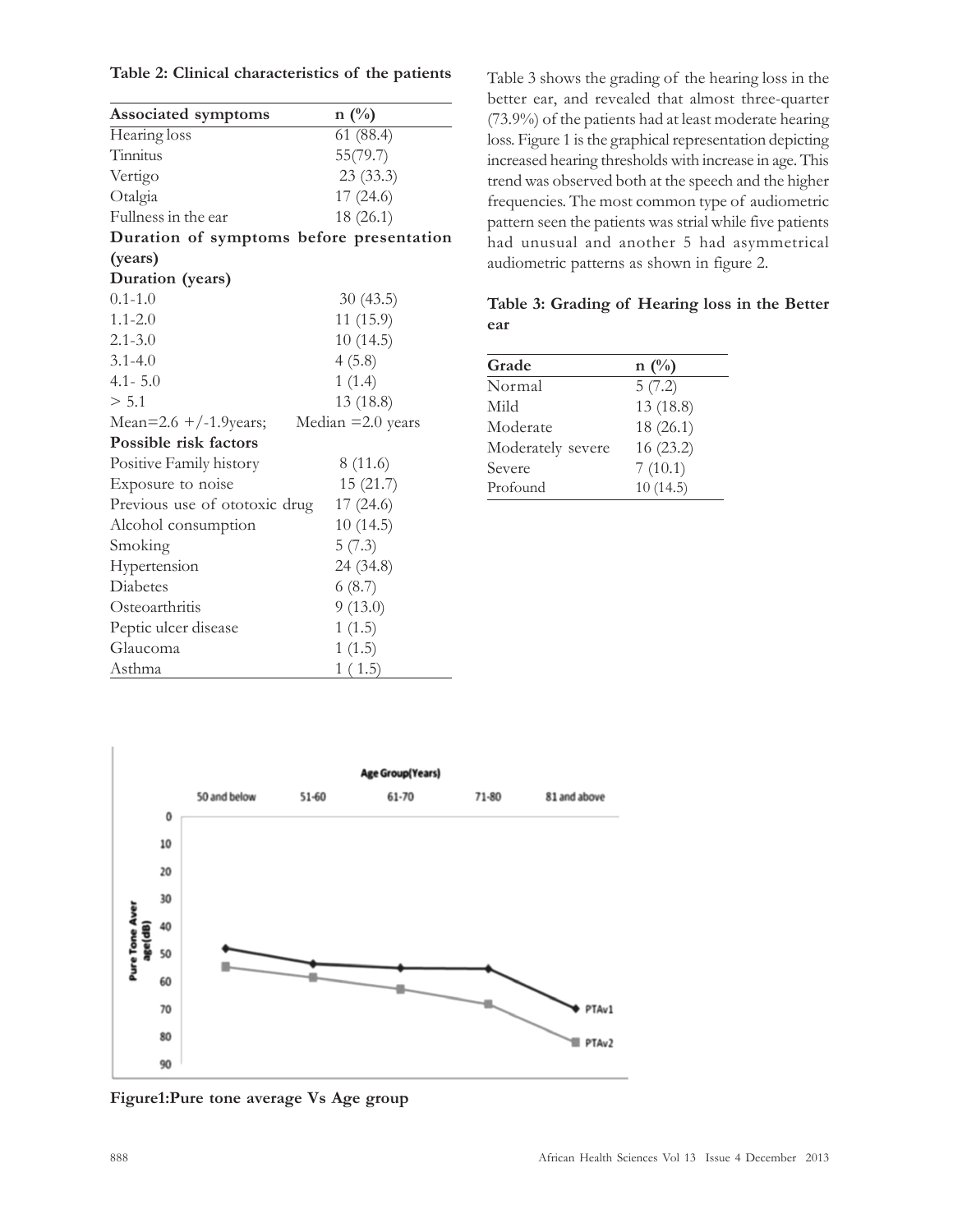

Figure 2: Types of audiograms

#### **Discussion**

From this study it appears that presbycusis tended to start manifesting about the fifth decade of life at the middle ages, progressed gradually over the years and peaked about the eighth decade, associated with distressing symptoms of tinnitus and vertigo, with most patients presenting within three years of noticing hearing impairment. Both speech frequencies and the high tones were affected.

Presbycusis has been described as a disease of the elderly due to degenerative changes in the cochlear hair cells and the neurons in the cochlear nerve and its central connections associated with ageing<sup>5</sup>. Incidentally three of the patients (all males) in this study were within the fifth decade of life, the youngest being forty-five years. Ogunleye and Labaran in a previous study on patients in Ibadan had the youngest patient of forty-six years<sup>5</sup>. In the Great Britain MRC study on hearing loss, median hearing threshold levels in adults suggested that age related high frequency hearing decline commences after thirty years in men, but does not become apparent in women until after fifty years of age  $^6$  . These are pointers that presbycusis may actually start at

earlier ages and progresses over the years. This assertion should however be made cautiously especially in the younger patients because presbycusis is a diagnosis of exclusion.

The hearing acuities also reduced with increasing age until after the eighth decade when there was a fall possibly due to fewer numbers of patients above this age. Similar findings were found in other studies 7,8. Although there is a constant decline in hearing acuity with aging, age of onset, progression and severity of ARHI show great variation<sup>2</sup>. This connotes that with the increasing population of the elderly in the population, the burden of presbycusis will possibly increase. It is therefore reasonable to begin screening for presbycusis at younger ages in young adulthood <sup>9</sup> particularly among symptomatic individuals.

It is also being suggested that presbycusis may be a preventable age-related disease like osteoarthritis, and cardiovascular diseases. Development of age-related hearing loss (ARHL) is determined by cumulative effects of individual's genetic predisposition and deleterious auditory exposures. While it may be difficult to modify genetic predisposition, it may be theoretically possible to prevent ARHL by minimizing ototraumatic exposures during the lifespan <sup>10</sup>. Environmental risk factors like exposure to noise, use of ototoxic drugs, head injuries are all modifiable. The use of alcohol and smoking were noted by some authors to be risk factors 11,12 although these were not consistent. In the ISO 1999 study <sup>8</sup> in which screened patients for the risk factors (noise exposure, ototoxic drug exposure, and otologic disease history) for ARHL were compared with the unscreened population, the unscreened population developed ARHL earlier and to a greater extent than the screened population, but both screened and unscreened subjects developed a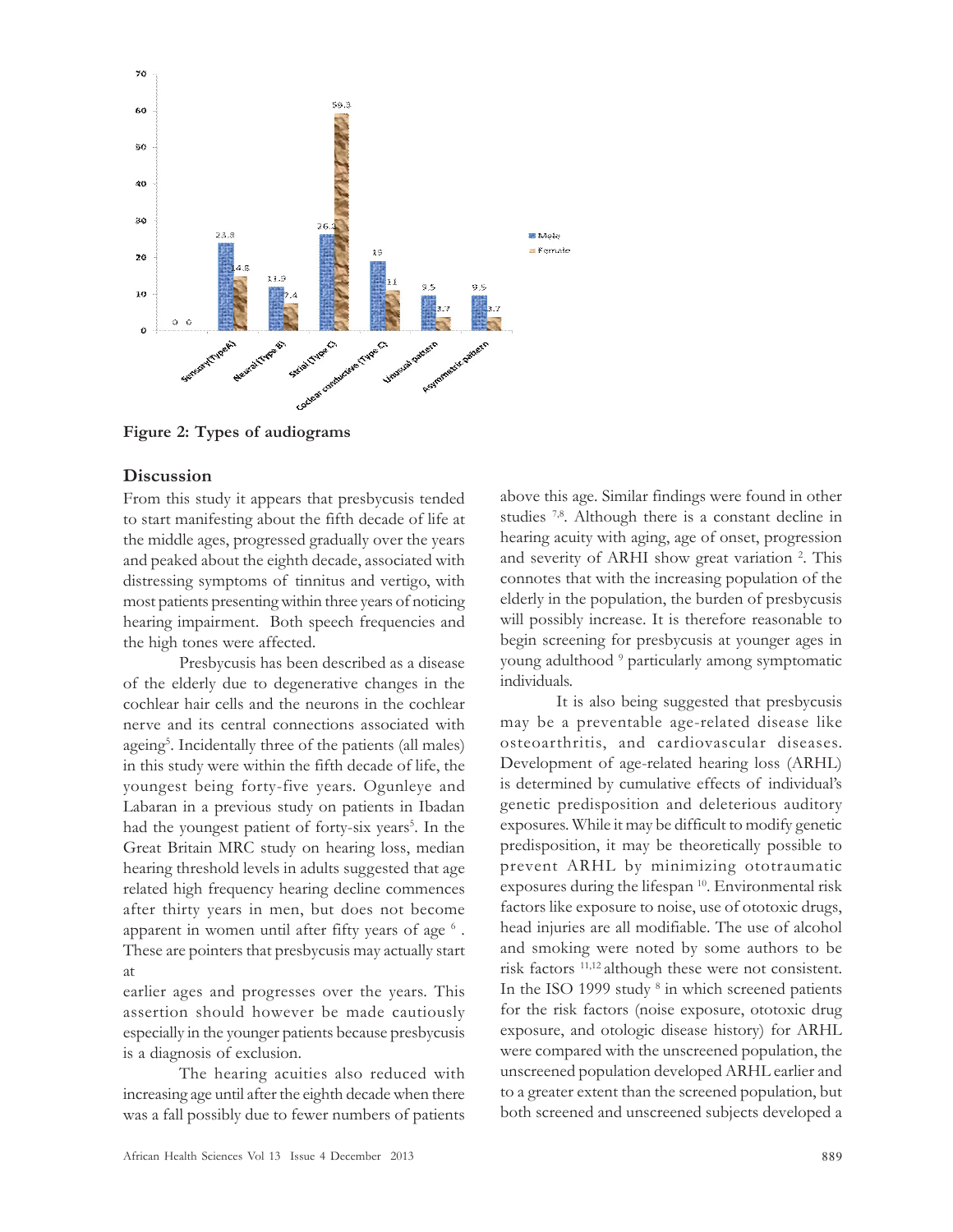hearing loss that began at the highest frequency measured (6 kHz) and, with increasing age, expanded both in the magnitude and extent. Although this communication did not analyze the risk factors directly linked with presbycusis, it is worthy to note that some of the patients had positive family history, and history of adequate contact with some of the risk factors especially use of ototoxic drugs. Some of these drugs are across the counter analgesics such as

paracetamol, and non-steroidal anti-inflammatory drugs (NSAIDs) like acetylsalicylate which had been noted to increase the risk of hearing loss in men especially those younger than sixty years of age<sup>13</sup>.

Studies had also noted that the presence of other chronic medical conditions tended to worsen presbycusis<sup>14</sup>. Many senior citizens are prone to chronic medical conditions some of which have simultaneous effect on their hearing. For example, chronic arteriosclerosis seen in patients with hypertension affect the arterial blood supply to the inner ear and consequently leads to hearing impairment. In patients with diabetes, two possible mechanisms had been muted; microangiopathic lesions in the inner ear could lead to cochlear hearing disorder or primary neuropathy of the cochlear nerve leading to retrocochlear hearing loss <sup>15</sup> . Hearing impairment could also be a consequence of the prolonged use of medication (some of which are ototoxic) in patients with chronic medical conditions<sup>16</sup>. The most common chronic medical condition reported by 34.8% of our patients was hypertension, followed by osteoarthritis (13.0%).

Obviously less than half of our patients presented to the hospital within a year of noticing symptoms referable to the ear, with about one fifth of them presented over five years afterwards. Despite the relatively high level of education and enlightenment among the patients as above threequarter of the patients had at least secondary school education some patients still presented late (above one year). The level of education however will not automatically translate to early presentation as other factors such as presence of distressing symptoms and communication difficulties and functional impairment might have influence on the time of presentation. The symptoms of hearing impairment are usually insidious in onset, progresses gradually, and some individuals may not have difficulties in communication at speech frequencies except in particular circumstances such as in the noisy

environment and during telephone conversation. This culminates into a tendency to watch if the hearing would improve with consequent delay in presentation. In a study in British Columbia, Canada, participants engaged in protracted self-assessment of their hearing, before, during and after seeking help for hearing problem 17.

The main symptoms experienced by the patients were hearing loss (88.4%), tinnitus (79.7%), vertigo (33.3%) and otalgia (24.6%). This is similar to those found in other studies on the elderly with hearing impairment <sup>18-20</sup>. Each of these symptoms could make sufferers experience not only physical discomfort but could also affect them emotionally thus making life miserable. More distressing is the communication problems experienced by the patients. This is pertinent as hearing impairment affected the speech frequencies, although worse at the high tones. Elderly patients often have difficulties in hearing the high frequency sounds which may not be noticeable by people around, until they have difficulty in communication which is a sequel of affectation of the speech frequencies. Some authors have even observed involvement of the lower frequencies in certain pathologies. For instance, in a study in USA among patients with type 2 diabetes, Fristina et al found the greatest deficits at the lower frequencies<sup>21</sup>. It is therefore reasonable to suggest that although presbycusis affects the high frequency sounds at the outset, the hearing loss extends to the lower frequencies with time resulting in poor speech detection as well as poor speech understanding <sup>22</sup>. On the contrary some studies had found that the lower (including the speech frequencies) were relatively preserved in age-related hearing loss 23,24 .These may be a result of variations in the study populations as many of such studies focused mainly on elderly individuals with hearing impairment and not necessarily presbycusis. Differences in the genetic constitutions of the various populations could also play a part in the factors.

The audiometry patterns was traditionally divided into four types (A-D) by Schuknecht in 1964  $25$ , and further corroborated this in 1993  $26$  with pathologies in the temporal bones in a bid to describe and determine the pathology in the ear as follow: (A) Sensory; a high-frequency hearing loss caused primarily by missing outer hair cells (OHCs); (B) Neural; broad hearing loss with high-frequency emphasis and degeneration of the VIIIth nerve (C) Strial; flat hearing loss with degeneration in stria vascularis (StV) and (D) Cochlear conductive; an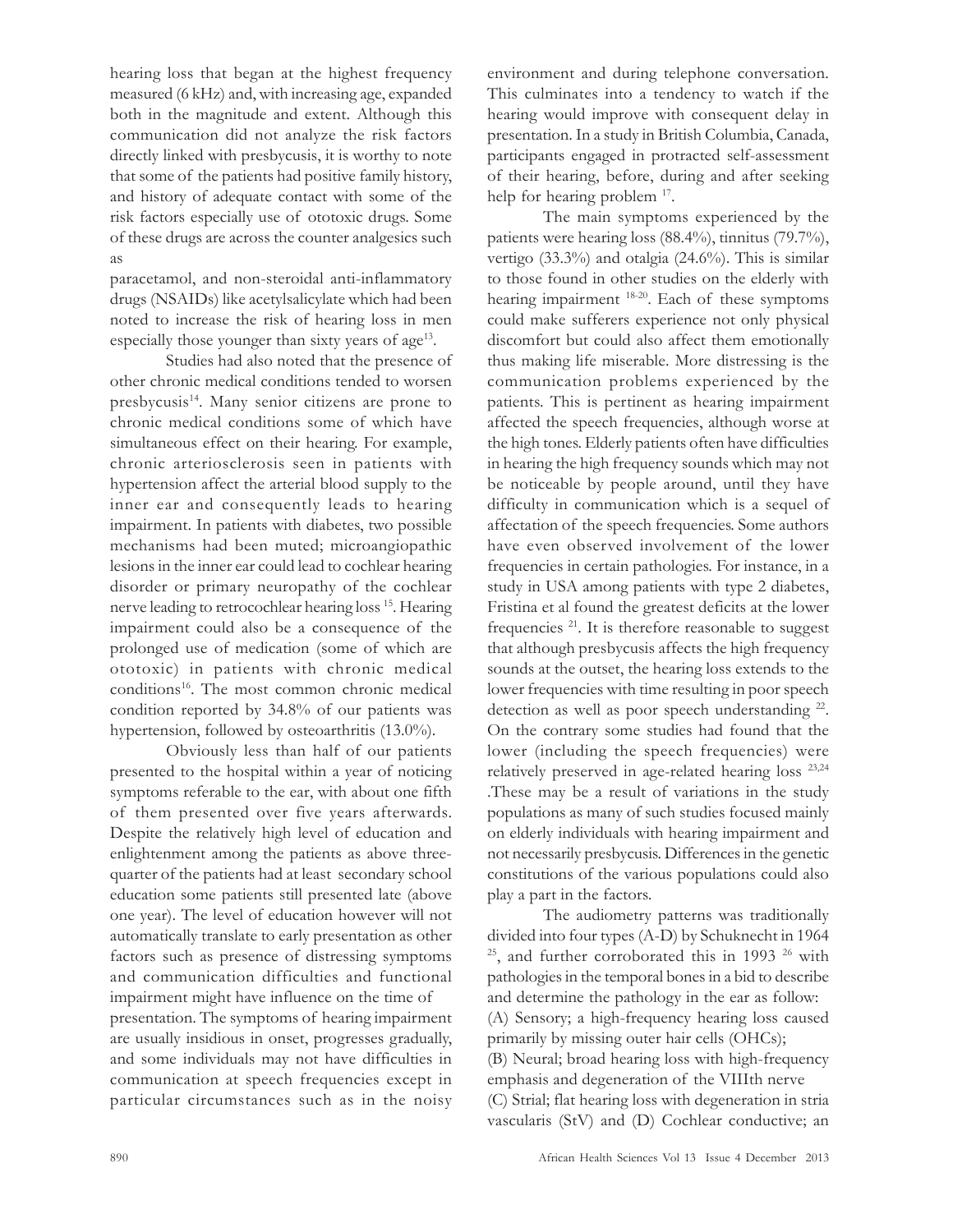evenly-sloping hearing loss hypothetically associated with changes in the stiffness properties of the basilar membrane.

Type C audiogram was the most common type found in this study similar to that in Ibadan, Nigeria <sup>5</sup> . This suggested that most pathology in our environment were due to the degeneration of the stria vascularis of the cochlea. At variance with the Ibadan study however, the other types of audiogram were sensory, cochlear conductive and neural in decreasing order. Five patients had unusual pattern i.e. bilateral symmetrical audiograms which did not fall into any of the four patterns described by Schuknecht, and another five patients with asymmetrical patterns i.e. disparity between the type of audiograms in the two ears. Katsarkas and Ayukawa noted only 50% of the audiograms in their study fitted into the described histopathological types, suggesting that in 50% of the subjects, presbycusis was caused by more than one degenerative process<sup>27</sup>. These imply that sometimes the cause of presbycusis may be multifactorial, and it may be difficult to attribute the cause to a particular factor because it is often a combination of deteriorated function of the auditory periphery and the central auditory system<sup>16</sup>. Asymmetric audiometric pattern may suggest a retrocochlear lesion like vestibular schwannoma. Further research concerning the risk factors for presbycusis is desirable in our environment.

Hearing aids is the most common form of rehabilitation for the hearing-impaired. Observations from the pure tone averages revealed that almost three-quarter of our patients had moderate hearing loss in the better ear and are candidates for hearing aids use. Only seventeen patients admitted that they had been counseled on the need for hearing aids, and nine of them actually procured hearing aids. However only three patients (5.9% of those needing aids) used their hearing aids regularly. In a study in Spain to assess the functional status of the elderly with hearing loss, only 4.5% of the participants who needed hearing aids used them regularly <sup>28</sup>. The relatively high cost of hearing aids and the exclusion of such facilities from the national health insurance scheme in Nigeria made the services not to be affordable to most patients who will need them.

African Health Sciences Vol 13 Issue 4 December 2013 891 Although a deficit in hearing can be managed to some degree by a hearing aid or other appropriate amplification devices, hearing-related rehabilitative needs are more than simply amplifying external sound <sup>29</sup>. Most of these patients are impoverished

as they are dependent on their children and relatives for sustenance. There is an urgent need for the care of the elderly citizens for them to live more meaningful lives. In addition, family support and understanding will reduce the distress associated with hearing impairment in such patients.

## **Conclusion**

The lack of comparative analysis and the risk factors for presbycusis were the major limitations of this study. However this study has increased the basic knowledge concerning this important subject in our environment and laid a template on which further researches can be built.

#### References

- 1. Rosenhall U. Presbyacusis-hearing loss in old age. Lakartidningen. 2001;98(23):2802-2806.
- 2. Fransen E, Lemkens N, Laer LV, Camp GV. Age-related hearing impairment (ARHI): environmental risk factors and genetic prospects. Experimental Gerontology. 2003; 38: 353–359.
- 3. Cruickshanks KJ, Nondahl DM, Tweed TS et al. Education, occupation, noise exposure history and the 10-yr cumulative incidence of hearing impairment in older adults. Hear Res. 2010;264(1-2):3-9.
- 4. Huang Q, Tang J. Age-related hearing loss or presbycusis. Eur Arch Otorhinolaryngol. 2010; 267(8):1179-1191.
- 5. Ogunleye AO, Labaran AO. Presbycusis in Nigerians at the University College Hospital, Ibadan. Afr J Med Med Sci. 2005;34(3):293-296.
- 6. Davis A. Hearing in Adults. Whurr Publishers Ltd. London. 1995. First ed London.
- 7. Baraldi GS , Almeida LC, Borges AC. Hearing loss in aging. Rev Bras Otorrinolaringol 2007; 73(1):64-70.
- 8. ISO 1999, 1990. Acoustics-Determination of occupational noise exposure and estimation of noise-induced hearing impairment. International Organization for Standardization.
- 9. Agrawal Y, Platz EA, Niparko JK. Prevalence of hearing loss and differences by demographic characteristics among US adults: data from the National Health and Nutrition Examination Survey, 1999-2004. Arch Intern Med. 2008; 168(14):1522-1530.
- 10. Bielefeld EC, Tanaka C, Chen GD, Henderson D. Age-related hearing loss: Is it a preventable condition? Hear. Res. 2010; 264(1-2): 98-107.